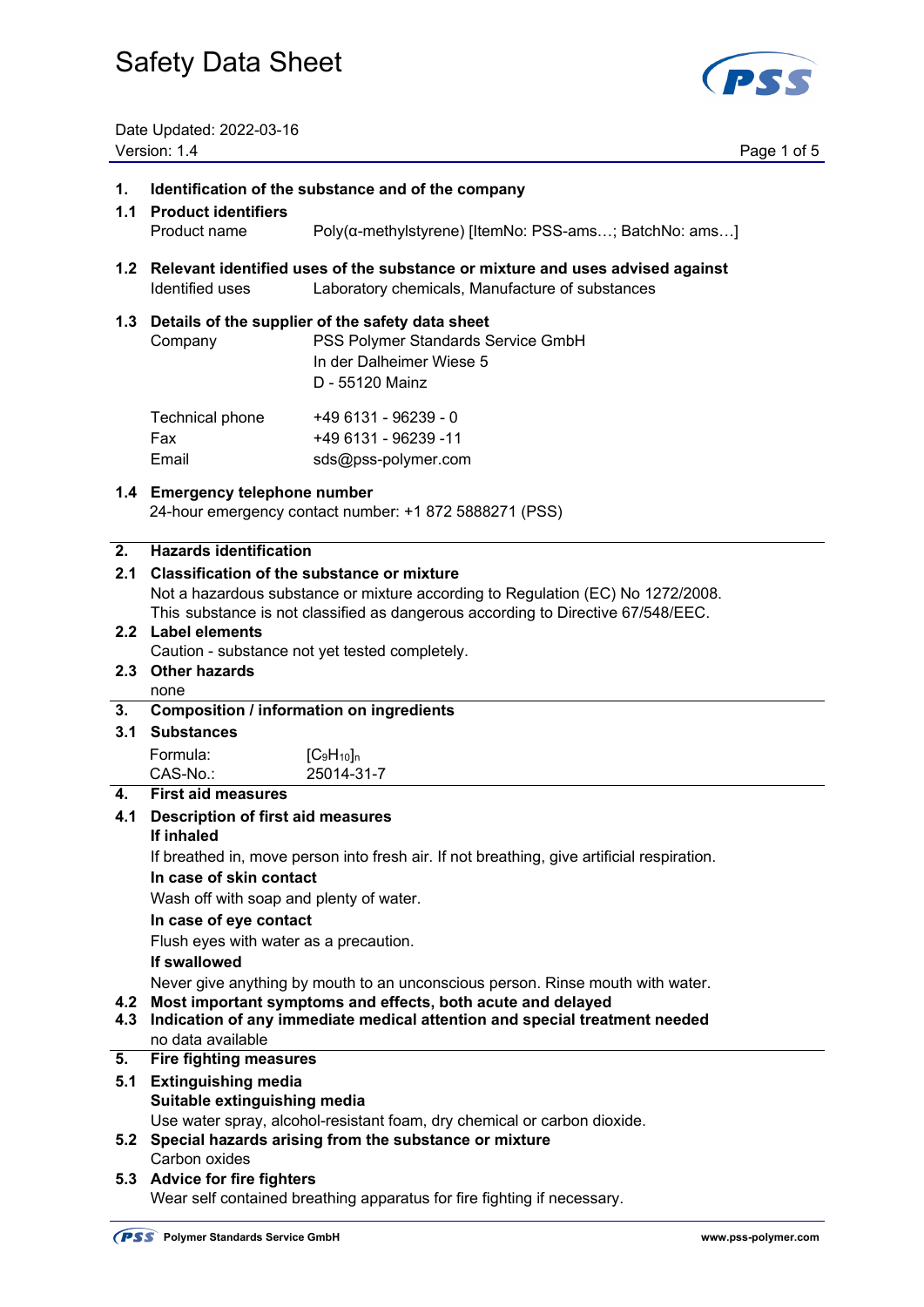

Product name: Poly(α-methylstyrene) Date Updated: 2022-03-16 Page 2 of 5<br>Version: 1.4 Page 2 of 5

|     | 5.4 Further information                                                                                                                                                                                                                                                                                                 |                                                                                                                                                                                         |  |
|-----|-------------------------------------------------------------------------------------------------------------------------------------------------------------------------------------------------------------------------------------------------------------------------------------------------------------------------|-----------------------------------------------------------------------------------------------------------------------------------------------------------------------------------------|--|
| 6.  | no data available<br>Accidental release measures                                                                                                                                                                                                                                                                        |                                                                                                                                                                                         |  |
|     |                                                                                                                                                                                                                                                                                                                         |                                                                                                                                                                                         |  |
|     | 6.1 Personal precautions, protective equipment and emergency procedures                                                                                                                                                                                                                                                 |                                                                                                                                                                                         |  |
|     | Avoid dust formation. Avoid breathing vapors, mist or gas.<br>6.2 Environmental precautions                                                                                                                                                                                                                             |                                                                                                                                                                                         |  |
|     | Do not let product enter drains.                                                                                                                                                                                                                                                                                        |                                                                                                                                                                                         |  |
| 6.3 | Methods and materials for containment and cleaning up                                                                                                                                                                                                                                                                   |                                                                                                                                                                                         |  |
|     | Sweep up and shovel. Keep in suitable, closed containers for disposal.                                                                                                                                                                                                                                                  |                                                                                                                                                                                         |  |
|     | 6.4 Reference to other sections                                                                                                                                                                                                                                                                                         |                                                                                                                                                                                         |  |
|     | For disposal see section 13.                                                                                                                                                                                                                                                                                            |                                                                                                                                                                                         |  |
| 7.  | <b>Handling and storage</b>                                                                                                                                                                                                                                                                                             |                                                                                                                                                                                         |  |
|     | 7.1 Precautions for safe handling                                                                                                                                                                                                                                                                                       |                                                                                                                                                                                         |  |
|     | Provide appropriate exhaust ventilation at places where dust is formed. Normal measures for                                                                                                                                                                                                                             |                                                                                                                                                                                         |  |
|     | preventive fire protection.                                                                                                                                                                                                                                                                                             |                                                                                                                                                                                         |  |
|     | 7.2 Conditions for safe storage, including any incompatibilities                                                                                                                                                                                                                                                        |                                                                                                                                                                                         |  |
|     | Store in cool place. Keep container tightly closed in a dry and well-ventilated place.                                                                                                                                                                                                                                  |                                                                                                                                                                                         |  |
|     | 7.3 Specific end use(s)                                                                                                                                                                                                                                                                                                 |                                                                                                                                                                                         |  |
|     | no data available                                                                                                                                                                                                                                                                                                       |                                                                                                                                                                                         |  |
| 8.  | Exposure controls / personal protection                                                                                                                                                                                                                                                                                 |                                                                                                                                                                                         |  |
| 8.1 | <b>Control parameters</b>                                                                                                                                                                                                                                                                                               |                                                                                                                                                                                         |  |
|     | Components with workplace control parameters                                                                                                                                                                                                                                                                            |                                                                                                                                                                                         |  |
|     | 8.2 Exposure controls                                                                                                                                                                                                                                                                                                   |                                                                                                                                                                                         |  |
|     | Appropriate engineering controls                                                                                                                                                                                                                                                                                        |                                                                                                                                                                                         |  |
|     | General industrial hygiene practice.                                                                                                                                                                                                                                                                                    |                                                                                                                                                                                         |  |
|     | Personal protective equipment                                                                                                                                                                                                                                                                                           |                                                                                                                                                                                         |  |
|     | <b>Eye/face protection</b>                                                                                                                                                                                                                                                                                              |                                                                                                                                                                                         |  |
|     | such as NIOSH (US) or EN 166(EU).                                                                                                                                                                                                                                                                                       | Use equipment for eye protection tested and approved under appropriate government standards                                                                                             |  |
|     | <b>Skin protection</b>                                                                                                                                                                                                                                                                                                  |                                                                                                                                                                                         |  |
|     | Handle with gloves. Gloves must be inspected prior to use. Use proper glove removal technique<br>(without touching glove's outer surface) to avoid skin contact with this product. Dispose of<br>contaminated gloves after use in accordance with applicable laws and good laboratory practices.<br>Wash and dry hands. |                                                                                                                                                                                         |  |
|     | The selected protective gloves have to satisfy the specifications of EU Directive 89/686/EEC and<br>the standard EN 374 derived from it.                                                                                                                                                                                |                                                                                                                                                                                         |  |
|     | <b>Body Protection</b>                                                                                                                                                                                                                                                                                                  |                                                                                                                                                                                         |  |
|     | Choose body protection in relation to its type, to the concentration and amount of dangerous                                                                                                                                                                                                                            |                                                                                                                                                                                         |  |
|     | substances, and to the specific work-place., The type of protective equipment must be selected<br>according to the concentration and amount of the dangerous substance at the specific workplace.                                                                                                                       |                                                                                                                                                                                         |  |
|     | <b>Respiratory protection</b>                                                                                                                                                                                                                                                                                           |                                                                                                                                                                                         |  |
|     |                                                                                                                                                                                                                                                                                                                         | Respiratory protection is not required. Where protection from nuisance levels of dusts are<br>desired, use type N95 (US) or type P1 (EN 143) dust masks. Use respirators and components |  |
|     | (EU).                                                                                                                                                                                                                                                                                                                   | tested and approved under appropriate government standards such as NIOSH (US) or CEN                                                                                                    |  |
| 9.  | <b>Physical and chemical properties</b>                                                                                                                                                                                                                                                                                 |                                                                                                                                                                                         |  |
| 9.1 | Information on basic physical and chemical properties                                                                                                                                                                                                                                                                   |                                                                                                                                                                                         |  |
|     | Appearance                                                                                                                                                                                                                                                                                                              | Form: solid                                                                                                                                                                             |  |
|     | Odour                                                                                                                                                                                                                                                                                                                   | no data available                                                                                                                                                                       |  |
|     | <b>Odour Threshold</b>                                                                                                                                                                                                                                                                                                  | no data available                                                                                                                                                                       |  |
|     | pH                                                                                                                                                                                                                                                                                                                      | no data available                                                                                                                                                                       |  |

Melting point/freezing point no data available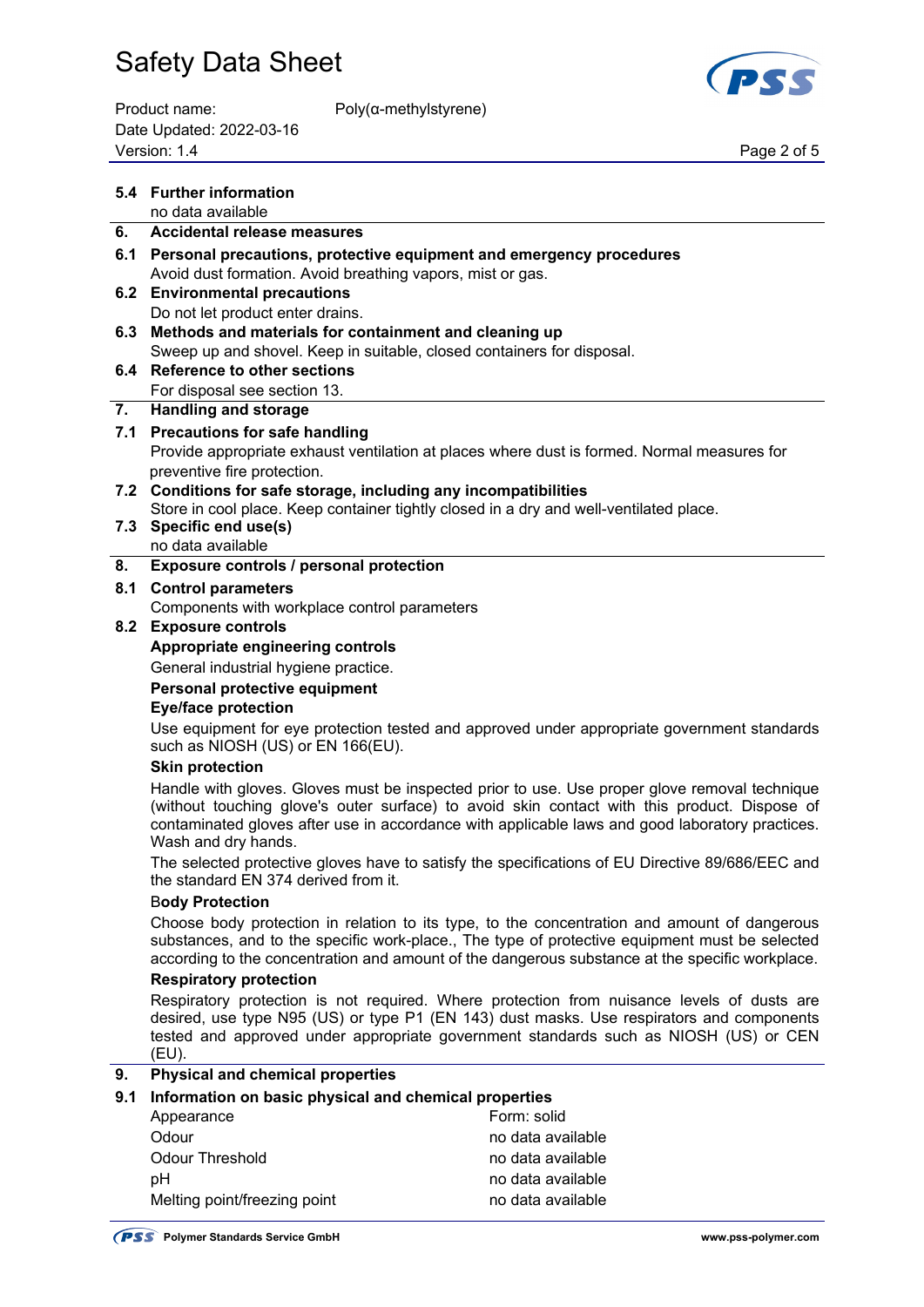| Product name:            | $Poly(\alpha$ -methylstyrene) |             |
|--------------------------|-------------------------------|-------------|
| Date Updated: 2022-03-16 |                               |             |
| Version: 1.4             |                               | Page 3 of 5 |





| Initial boiling point and boiling range            | no data available                                                                                                                                          |
|----------------------------------------------------|------------------------------------------------------------------------------------------------------------------------------------------------------------|
| <b>Flash Point</b>                                 | no data available                                                                                                                                          |
| Evaporation rate                                   | no data available                                                                                                                                          |
| Flammability                                       | no data available                                                                                                                                          |
| Upper/lower flammability or explosive limits       | no data available                                                                                                                                          |
| Vapour pressure                                    | no data available                                                                                                                                          |
| Vapour density                                     | no data available                                                                                                                                          |
| Relative density                                   | no data available                                                                                                                                          |
| Water solubility                                   | no data available                                                                                                                                          |
| Partition coefficient: n- Octanol/Water            | no data available                                                                                                                                          |
| Auto ignition temperature                          | no data available                                                                                                                                          |
| Decomposition temperature                          | no data available                                                                                                                                          |
| Viscosity                                          | no data available                                                                                                                                          |
| <b>Explosive properties</b>                        | no data available                                                                                                                                          |
|                                                    |                                                                                                                                                            |
| Oxidizing properties                               | no data available                                                                                                                                          |
| 9.2 Other safety information<br>no data available  |                                                                                                                                                            |
| 10. Stability and reactivity                       |                                                                                                                                                            |
|                                                    |                                                                                                                                                            |
| 10.1 Reactivity<br>no data available               |                                                                                                                                                            |
| <b>10.2 Chemical stability</b>                     |                                                                                                                                                            |
| no data available                                  |                                                                                                                                                            |
| 10.3 Possibility of hazardous reactions            |                                                                                                                                                            |
| no data available                                  |                                                                                                                                                            |
| 10.4 Conditions to avoid                           |                                                                                                                                                            |
| no data available                                  |                                                                                                                                                            |
| 10.5 Incompatible materials                        |                                                                                                                                                            |
| Strong oxidizing agents                            |                                                                                                                                                            |
| 10.6 Hazardous decomposition products              |                                                                                                                                                            |
| Other decomposition products - no data available   |                                                                                                                                                            |
| 11. Toxicological information                      |                                                                                                                                                            |
| 11.1 Information on toxicological effects          |                                                                                                                                                            |
| <b>Acute toxicity</b>                              |                                                                                                                                                            |
| no data available                                  |                                                                                                                                                            |
| <b>Skin corrosion/irritation</b>                   |                                                                                                                                                            |
| no data available                                  |                                                                                                                                                            |
| Serious eye damage/eye irritation                  |                                                                                                                                                            |
| no data available                                  |                                                                                                                                                            |
| Respiratory or skin sensitisation                  |                                                                                                                                                            |
| no data available                                  |                                                                                                                                                            |
| <b>Germ cell mutagenicity</b>                      |                                                                                                                                                            |
| no data available                                  |                                                                                                                                                            |
| Carcinogenicity                                    |                                                                                                                                                            |
|                                                    |                                                                                                                                                            |
| IARC:                                              | No component of this product present at levels greater than or equal to 0.1% is<br>identified as probable, possible or confirmed human carcinogen by IARC. |
| <b>Reproductive toxicity</b>                       |                                                                                                                                                            |
| no data available                                  |                                                                                                                                                            |
| Specific target organ toxicity - repeated exposure |                                                                                                                                                            |
| no data available                                  |                                                                                                                                                            |
|                                                    |                                                                                                                                                            |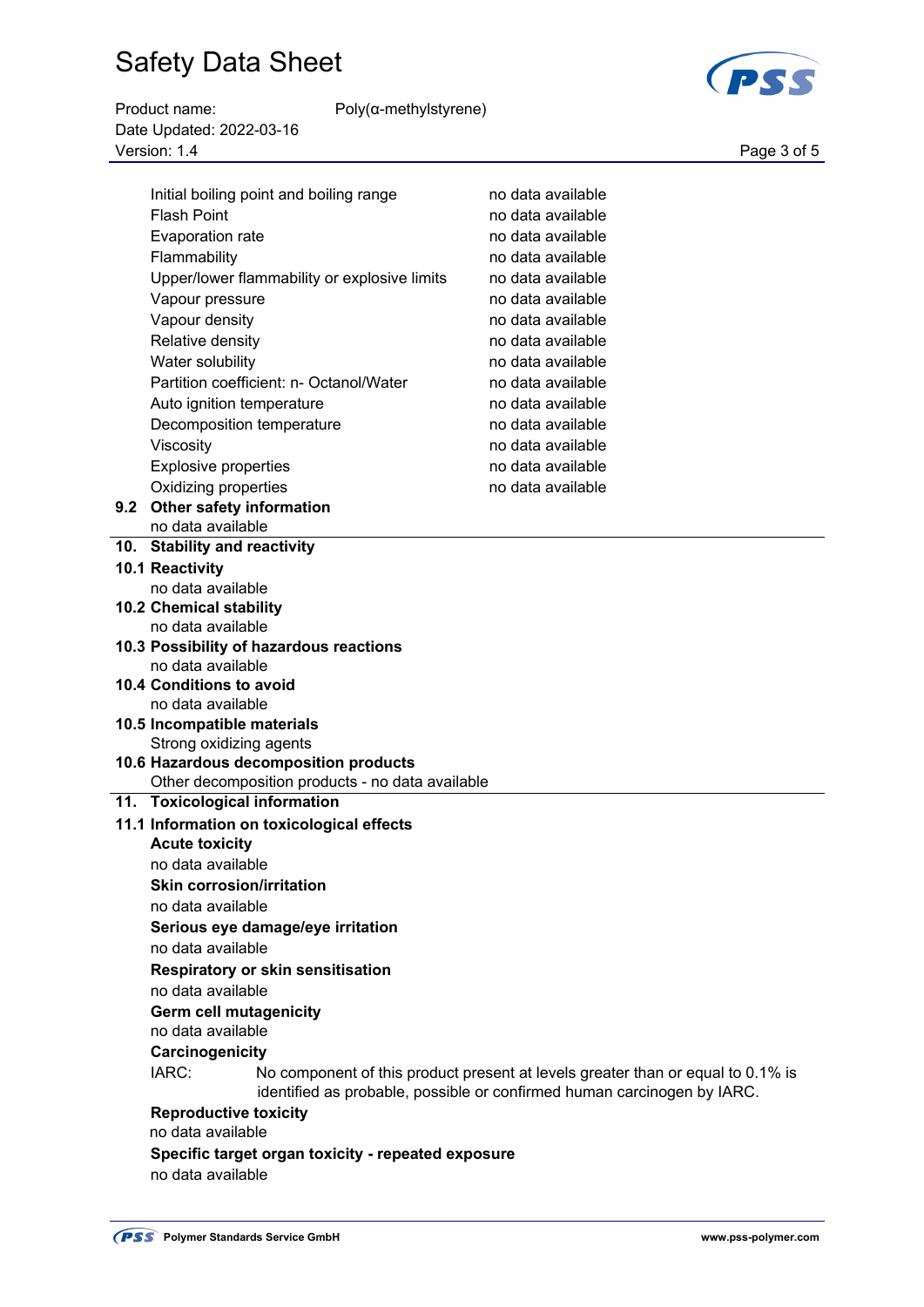

| Product name:            | $Poly(\alpha$ -methylstyrene) |             |
|--------------------------|-------------------------------|-------------|
| Date Updated: 2022-03-16 |                               |             |
| Version: 1.4             |                               | Page 4 of 5 |

α-methylstyrene)

| <b>Aspiration hazard</b><br>no data available<br><b>Potential health effects</b><br><b>Inhalation</b><br>Ingestion<br><b>Skin</b><br><b>Eyes</b><br><b>Additional Information</b><br><b>RTECS: Not available</b> | May be harmful if inhaled. May cause respiratory tract irritation.<br>May be harmful if swallowed.<br>May be harmful if absorbed through skin. May cause skin irritation.<br>May cause eye irritation. |          |  |  |  |
|------------------------------------------------------------------------------------------------------------------------------------------------------------------------------------------------------------------|--------------------------------------------------------------------------------------------------------------------------------------------------------------------------------------------------------|----------|--|--|--|
| 12. Ecological information                                                                                                                                                                                       |                                                                                                                                                                                                        |          |  |  |  |
| <b>12.1 Toxicity</b>                                                                                                                                                                                             |                                                                                                                                                                                                        |          |  |  |  |
| no data available                                                                                                                                                                                                |                                                                                                                                                                                                        |          |  |  |  |
| 12.2 Persistence and degradability                                                                                                                                                                               |                                                                                                                                                                                                        |          |  |  |  |
| no data available                                                                                                                                                                                                |                                                                                                                                                                                                        |          |  |  |  |
| 12.3 Bioaccumulative potential                                                                                                                                                                                   |                                                                                                                                                                                                        |          |  |  |  |
| no data available                                                                                                                                                                                                |                                                                                                                                                                                                        |          |  |  |  |
| 12.4 Mobility in soil                                                                                                                                                                                            |                                                                                                                                                                                                        |          |  |  |  |
| no data available                                                                                                                                                                                                |                                                                                                                                                                                                        |          |  |  |  |
| 12.5 Results of PBT and vPvB assessment                                                                                                                                                                          |                                                                                                                                                                                                        |          |  |  |  |
| no data available                                                                                                                                                                                                |                                                                                                                                                                                                        |          |  |  |  |
| 12.6 Other adverse effects                                                                                                                                                                                       |                                                                                                                                                                                                        |          |  |  |  |
| no data available                                                                                                                                                                                                |                                                                                                                                                                                                        |          |  |  |  |
| 13. Disposal considerations                                                                                                                                                                                      |                                                                                                                                                                                                        |          |  |  |  |
| 13.1 Waste treatment methods                                                                                                                                                                                     |                                                                                                                                                                                                        |          |  |  |  |
| <b>Product</b>                                                                                                                                                                                                   |                                                                                                                                                                                                        |          |  |  |  |
|                                                                                                                                                                                                                  | Offer surplus and non-recyclable solutions to a licensed disposal company.                                                                                                                             |          |  |  |  |
| <b>Contaminated packaging</b>                                                                                                                                                                                    |                                                                                                                                                                                                        |          |  |  |  |
| Dispose of as unused product.<br>14. Transport information                                                                                                                                                       |                                                                                                                                                                                                        |          |  |  |  |
|                                                                                                                                                                                                                  |                                                                                                                                                                                                        |          |  |  |  |
| 14.1 UN number<br>ADR/RID: -                                                                                                                                                                                     | IMDG: -                                                                                                                                                                                                | IATA: -  |  |  |  |
|                                                                                                                                                                                                                  |                                                                                                                                                                                                        |          |  |  |  |
| 14.2 UN proper shipping name                                                                                                                                                                                     |                                                                                                                                                                                                        |          |  |  |  |
| ADR/RID:<br>Not dangerous goods                                                                                                                                                                                  |                                                                                                                                                                                                        |          |  |  |  |
| IMDG:<br>Not dangerous goods                                                                                                                                                                                     |                                                                                                                                                                                                        |          |  |  |  |
| IATA:<br>Not dangerous goods                                                                                                                                                                                     |                                                                                                                                                                                                        |          |  |  |  |
| 14.3 Transport hazard class(es)                                                                                                                                                                                  |                                                                                                                                                                                                        |          |  |  |  |
| ADR/RID: -                                                                                                                                                                                                       | IMDG: -                                                                                                                                                                                                | IATA: -  |  |  |  |
| 14.4 Packaging group                                                                                                                                                                                             |                                                                                                                                                                                                        |          |  |  |  |
| ADR/RID: -                                                                                                                                                                                                       | $IMDG: -$                                                                                                                                                                                              | IATA: -  |  |  |  |
|                                                                                                                                                                                                                  |                                                                                                                                                                                                        |          |  |  |  |
| <b>14.5 Environmental hazards</b>                                                                                                                                                                                |                                                                                                                                                                                                        |          |  |  |  |
| ADR/RID: no                                                                                                                                                                                                      | IMDG Marine pollutant: no                                                                                                                                                                              | IATA: no |  |  |  |
| 14.6 Special precautions for user                                                                                                                                                                                |                                                                                                                                                                                                        |          |  |  |  |
| 15. Regulatory information                                                                                                                                                                                       |                                                                                                                                                                                                        |          |  |  |  |
|                                                                                                                                                                                                                  | This safety datasheet complies with the requirements of Regulation (EC) No. 1907/2006.                                                                                                                 |          |  |  |  |
| mixture                                                                                                                                                                                                          | 15.1 Safety, health and environmental regulations/legislation specific for the substance or                                                                                                            |          |  |  |  |
| no data available                                                                                                                                                                                                |                                                                                                                                                                                                        |          |  |  |  |
| 15.2 Chemical Safety Assessment<br>no data available                                                                                                                                                             |                                                                                                                                                                                                        |          |  |  |  |